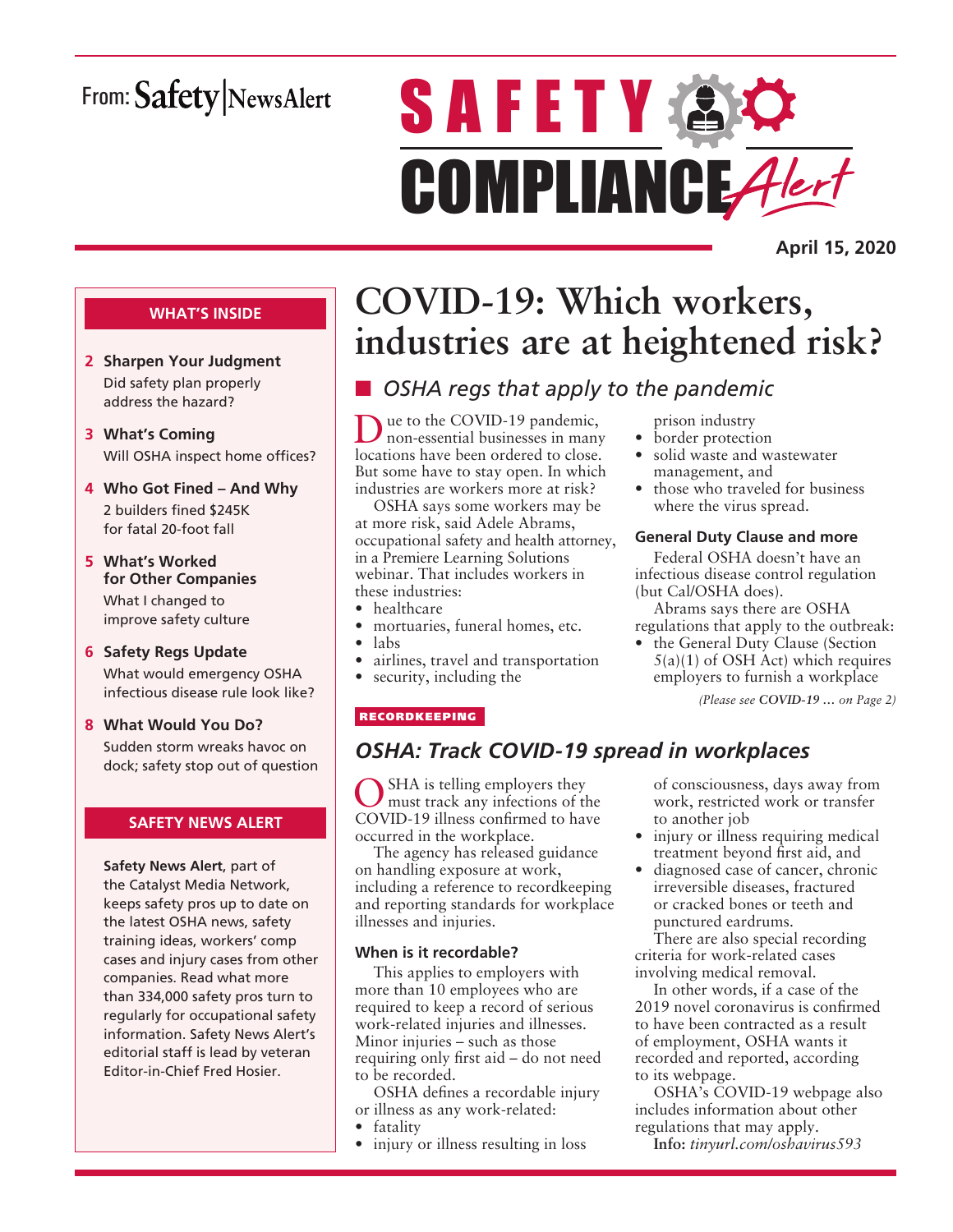# **C O V I D - 1 9**

#### HEALTHCARE INDUSTRY

# **OSHA adjusts respiratory reg enforcement**

Because of COVID-19, OSHA issued new temporary guidance on enforcement of its respiratory protection standard in healthcare.

This guidance is meant to ensure healthcare workers have access to respirators that are in short supply.

OSHA recommends employers in healthcare provide employees who give direct care to coronavirus patients with other respirators which provide equal or higher protection, including:

- N99 or N100 filtering facepieces
- reusable elastomeric respirators with appropriate filters, or
- powered air purifying respirators. OSHA recommends healthcare

employers change from quantitative fit testing methods to qualitative methods.

Inspectors can choose to not cite employers if they:

- make a good faith effort to comply
- use only NIOSH-certified respirators
- implement strategies from OSHA and the Centers for Disease Control and Prevention for



**EDITOR-IN-CHIEF: FRED HOSIER** FHOSIER@PBP.COM

EDITOR: MERRIELL MOYER MANAGING EDITOR: RICH HENSON PRODUCTION EDITOR: PATTI JACOBY EDITORIAL DIRECTOR: CURT BROWN

*Safety Compliance Alert* (ISSN 1077-9787), April 15, 2020, Vol. 26 No. 593, is published semimonthly except once in December (23 times a year)

This publication is designed to provide accurate and authoritative information in regard to the subject matter covered. It is sold with the understanding that the publisher is not engaged in rendering legal, accounting, or other professional services. If legal or other expert assistance is required, the services of a competent professional should be sought. — From a declaration of principles jointly adopted by a committee of the American Bar Association and a committee of publishers.

**Copyright © 2020** Safety | News Alert. Please respect our copyright: Reproduction of this material is prohibited without prior permission. All rights reserved in all countries.

optimizing N95 respirators

- perform initial fit tests with the same respirator model, style and size the employee will wear
- conduct fit testing if a physical change in an employee that could effect fit is observed, and
- remind employees to tell a manager if their N95 respirator is compromised. **Info:** *tinyurl.com/N95resp593*

### *COVID-19 …*

*(continued from Page 1)*

free from recognized hazards that are causing or likely to cause death or serious injury

- the PPE regulation (1910.132), and also rules having to do with eye/face, respiratory, and hand protection
- sanitation regulations (1910.141)
- medical records access (1910.1020)
- bloodborne pathogens (1910.1030)
- hazard communication (1910.1200) related to the use of hazardous chemicals for cleaning and disinfection, including common sanitizers and sterilizers
- the hazardous chemicals in labs regulation (1910.1450), and
- record keeping and injury/illness reporting (1910.1904) – OSHA requires cases of coronavirus spread in the workplace to be recordable. Abrams says employers should
- follow the hierarchy of hazard controls:
- First, **Engineering:** high-efficiency air filters, increased ventilation rates, physical barriers, drivethrough customer service, and negative pressure ventilation for aerosol generating procedures
- Second, **Administrative:** Sick leave, web meetings, telework, no nonessential travel, alternate days to reduce number of workers present at any time, emergency communication plans, education/training, and safe work practices, then
- Third, **PPE:** properly rated; medical evaluation, fit test, and training; hazard-specific; consistently worn, inspected, maintained and replaced. **Info:** *tinyurl.com/atrisk593*

### *S h a r p e n y o u r j u d g m e n t*

*This feature provides a framework for decision making that helps keep you and your company out of trouble. It describes a recent legal conflict and lets you judge the outcome.*

### **N** DID SAFETY PLAN PROPERLY **ADDRESS THE HAZARD?**

Winter had come and gone. The sun was shining, and the flowers were once again in bloom.

"Oh no! It's allergy season," Safety Manager Pete Travers said just before suffering a violent sneezing fit.

His head throbbed as his sinuses were assaulted by flower and tree pollen during his walk in from the parking lot.

"Pete, pardon my saying so, but you look awful," Attorney John Jenkins said as Pete walked in.

### **Safety plan, onsite instructions**

"I know," Pete replied, sniffling. "Can I do something for you, John?"

"We received an OSHA citation," John said. "Worker on a road crew was injured?"

"Yeah, Antonio Ramos was hit by a concrete truck," Pete said. "Poor guy had both legs broken."

"How'd it happen?" John asked.

"He was on foot, going to get some supplies," Pete explained. "Our safety plan covers worksite traffic safety, and onsite instructions were that anyone on foot was supposed to walk in the dirt fields on either side of the roadway that was being constructed.

"But the fields were muddy, so he walked on the gravel of the unfinished road," he continued. "A concrete truck didn't see him, pulled away after unloading and hit him."

"This is a case of unpreventable employee misconduct," John said. "We can definitely fight this."

Pete's company fought the citation. Did it win?

**n** *Make your decision, then please turn to Page 6 for the ruling.*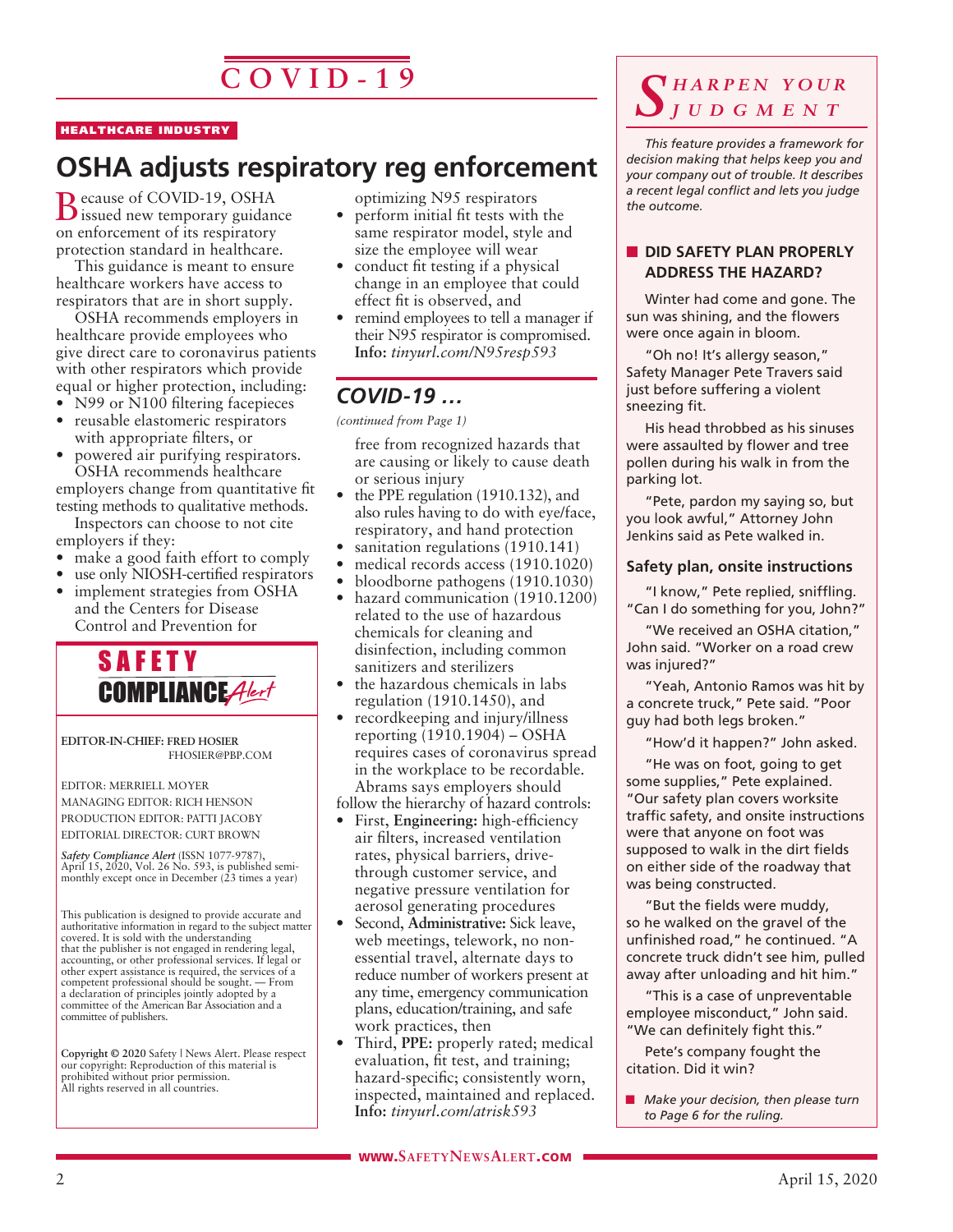### COVID-19

# **Will OSHA inspect home offices?**

**N ARE TELEWORKING EMPLOYEES** AN ENFORCEMENT PRIORITY?

With employees working from home<br>due to the COVID-19 pandemic, employers may wonder about workers' home offices and OSHA. Home offices are not subject to OSHA inspections.

OSHA won't come knocking on the doors to your employees' homes.

### **Defining 'work at home'**

In 2000, the agency provided guidance to its compliance officers on inspection policies and procedures for employee home-based worksites.

The agency defines home-based worksite as "the areas of an employee's personal residence where the employee performs work of the employer."

It defines a home office as "office work activities in a home-based worksite (e.g., filing, keyboarding, computer research, reading, writing). Such activities may include the use of office equipment (e.g., telephone, facsimile machine, computer, scanner, copy machine, desk, file cabinet)."

When it comes to home offices, the guidance directive says OSHA won't

- conduct inspections of employees' home offices, or
- hold employers liable for employees' home offices, and doesn't expect employers to inspect an employee's home office. If OSHA gets a complaint regarding

a home office, the complainant will be advised of the policy, and if an employee makes a specific request, the agency may informally let the employer know about the complaint, but it won't follow up with the employer.

For other types of home-based work, such as manufacturing tasks at home, OSHA will only inspect if:

- a complaint indicates a violation of a safety or health standard exists that threatens physical harm, or
- an imminent danger exists, including reports of a work-related fatality. Even then, the scope of the inspection

is limited to employee work activities. If an employer is required by the OSH

Act to keep injury and illness records, it will still have to do so even if the injury or illness occurs in a home office, as long as it work-related and meets usual recordability criteria.

**Info:** *tinyurl.com/homework593*

### EXPEDITED APPROVAL

### *EPA expands list of disinfectants for COVID-19*

EPA expanded its list of disinfectant products qualified for use against COVID-19.

This list contains almost 300 additional products, including new products that just went through the EPA's expedited review process.

### **How products were tested**

The expanded list is meant to ensure "Americans have greater access to as many effective and approved surface disinfectant products as possible and that they have the information at their fingertips to use them effectively," according to EPA.

Products on the list haven't been tested specifically against SARS-CoV-2, the cause of COVID-19,

but they are expected to be effective because "they've been tested and proven effective on either a harder-tokill virus or against another human coronavirus similar to SARS-CoV-2."

### **More information**

Listed products also now include active ingredients and the amount of time the surface should remain wet to be effective against a particular pathogen.

EPA says it continues to use its expedited process to identify new disinfectants to use against COVID-19.

**Info:** The list can be found on the EPA webpage on List N Disinfectants. Go to *tinyurl.com/ListN593*

*Watch what's happening in various states. Some actions indicate trends.*

### **N** COURT: NO FIRING FOR FAILED **MARIJUANA DRUG TEST**

Workers in **New Jersey** are immune from termination if they fail a drug trust because of medical marijuana, according to the state's supreme court.

The court ruled as long as employees aren't under the influence of the drug at work, medical marijuana patients are protected under the state's Law Against Discrimination.

This decision protects New Jersey's approximately 70,000 residents enrolled in the medical marijuana program from being discriminated against for using the drug.

Medical marijuana should now be treated like any prescription opiate, but users still need a prescription and can't report to work high.

**Cite:** *Wild v. Carriage Funeral Holdings Inc.*, NJ Supreme Court, 3/10/20, *tinyurl.com/njweed593*

### **N** RETURN-TO-WORK RATE **GRADUALLY RISING**

The return to work rate is showing a gradual increase in **Texas**, with a 5% improvement from 2007 to 2017.

In 2007, 78% of injured employees returned to work within six months post-injury, but after a decade, that rose to 83%, according to a report from the Texas Department of Insurance, Division of Workers' Compensation.

The number of injured workers returning to work after one year also went up across the same time frame, climbing 4% from 87% in 2007 to 91% in 2017.

Further, employees returning to work within six months of injury return to their pre-injury wage levels within two years in the state, and those who return within six months have the fewest days away from work.

**Info:** *tinyurl.com/rtw593*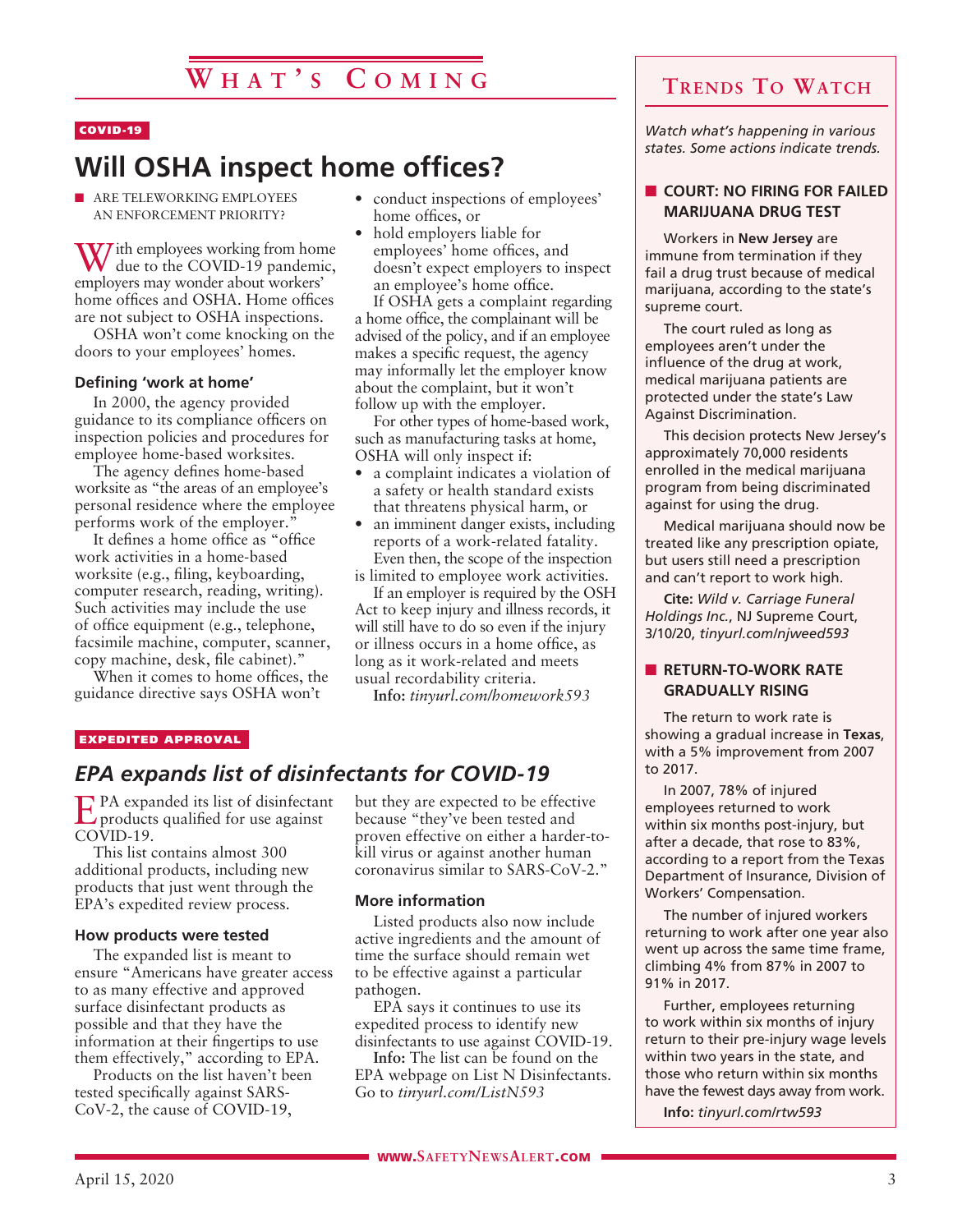# **Roundup of most recent OSHA citations**

### 2 builders fined \$245K for fatal 20-foot fall

Two Pennsylvania contractors were fined \$244,777 after an employee died from injuries suffered in a fall at a Media, PA, construction site.

- Fines: \$170,560 (CLF Construction); \$74,217 (Toll Brothers Inc.)
- **Companies:** CLF Construction, Philadelphia; Toll Brothers Inc., Chadds Ford, PA
- **Businesses:** Framing contractor (CLF Construction); Single-family housing construction (Toll Brothers Inc.)

**Reasons for fines:**

CLF Construction:

*Two willful violations for failure to:*

- protect employees on working surfaces 6 feet or more above lower levels from falling through skylights by using personal fall arrest systems, guardrails or covers
- protect employees working 6 feet or more above lower levels by using guardrail, safety net or personal fall arrest systems

*One serious violation for failure to:*

• maintain accident prevention program Toll Brothers Inc.:

*One repeat violation for failure to:*

• protect employees working 6 feet or more above lower levels by using guardrail, safety net or personal fall arrest systems

### Complaint leads to repeat fines, \$371K total penalty

OSHA inspected this company after receiving a complaint about hazards.

Dana Rail Care is contesting a previous citation of more than \$550,000 after a fatality in May 2019. **Fine:** \$371,276

**Company:** Dana Rail Care,

Wilmington, DE

**Business:** Tank car cleaning

**Reasons for fine:**

*One willful violation for failure to:*

• provide full facepiece pressure demand supplied air respirator with auxiliary self-contained air supply for employee use in immediately-dangerous-to-lifeor-health atmosphere

*Two repeat violations for failure to:*

- provide a medical evaluation to determine employee's ability to use respirator before employee was fittested or required to use respirator
- prohibit use of flexible cords and/ or cables as a substitute for the fixed wiring of a structure
- *19 serious violations, including failure to:*
- keep hazardous or flammable chemicals out of evacuation route
- clearly mark each exit with an "exit" sign
- keep powered industrial trucks in good repair
- fit-test employees using tight-fitting facepiece respirators before initial use and at least annually thereafter
- ensure breathing air met requirements in ANSI G7.1-1989
- assess the exposure of each employee who is or may reasonably be expected to be exposed to respirable crystalline silica at or above the action level

The company also received one other-than-serious violation

### Workers told to stand on forklift to reach supplies

A worker was injured falling off the elevated forks of a forklift. **Fine:** \$221,257 **Company:** Nonni's Foods LLC,

Ferndale, NY

**Business**: Cookie manufacturing **Reasons for fine:**

*Two willful violations for failure to:*

- ensure employee on working surfaces with unprotected edges 4 or more feet above lower level was protected by using guardrail, safety net or personal fall arrest systems
- prohibit employees from standing on elevated forklift forks to reach storage areas (General Duty Clause) *Two serious violations for failure to:*
- provide refresher training to forklift operators
- guard rotating bearings on conveyor The company also received one
- other-than serious violation

### **WORKERS' COMP DECISIONS**

### Injury isn't immediately reported: Benefits?

A worker injured her arm, but failed to report it until after returning from vacation. Can she collect?

- **What happened:** The worker wrenched her arm working on solar panels in high wind conditions. She didn't initially feel pain, but mentioned the incident to a safety officer. She went on vacation out of the country the next day, and began to feel pain, so she reported it upon her return.
- **Company's reaction:** You didn't mention the injury was workrelated when you were treated.
- **Decision:** Yes, she could collect. Because she mentioned it to the safety officer, and because medical evidence proved the injury occurred, her testimony was deemed credible.
- **Cite:** *MA Mortenson Co. v. Reed*, AR Court of Appeals, No. CV-19-540, 12/4/19.

### Pain on left, but surgery done on right: Benefits?

A worker hurt his neck, reporting pain on his left side. He later had surgery for pain on his right side. Can he collect?

- **What happened:** A delivery driver hurt his neck on the job. He reported it, noting it hurt across both shoulders. The pain settled to his left, but later returned to the right, so he underwent surgery.
- **Company's reaction:** A doctor said your surgery had nothing to do with the work injury.
- **Decision:** Yes, he could collect. There was no evidence of neck problems prior to the work incident, so the court found there was enough of a connection to justify benefits.
- **Cite:** *Joiner v. United Parcel Service*, TN Supreme Court, No. 2017-06- 0343, 12/6/19.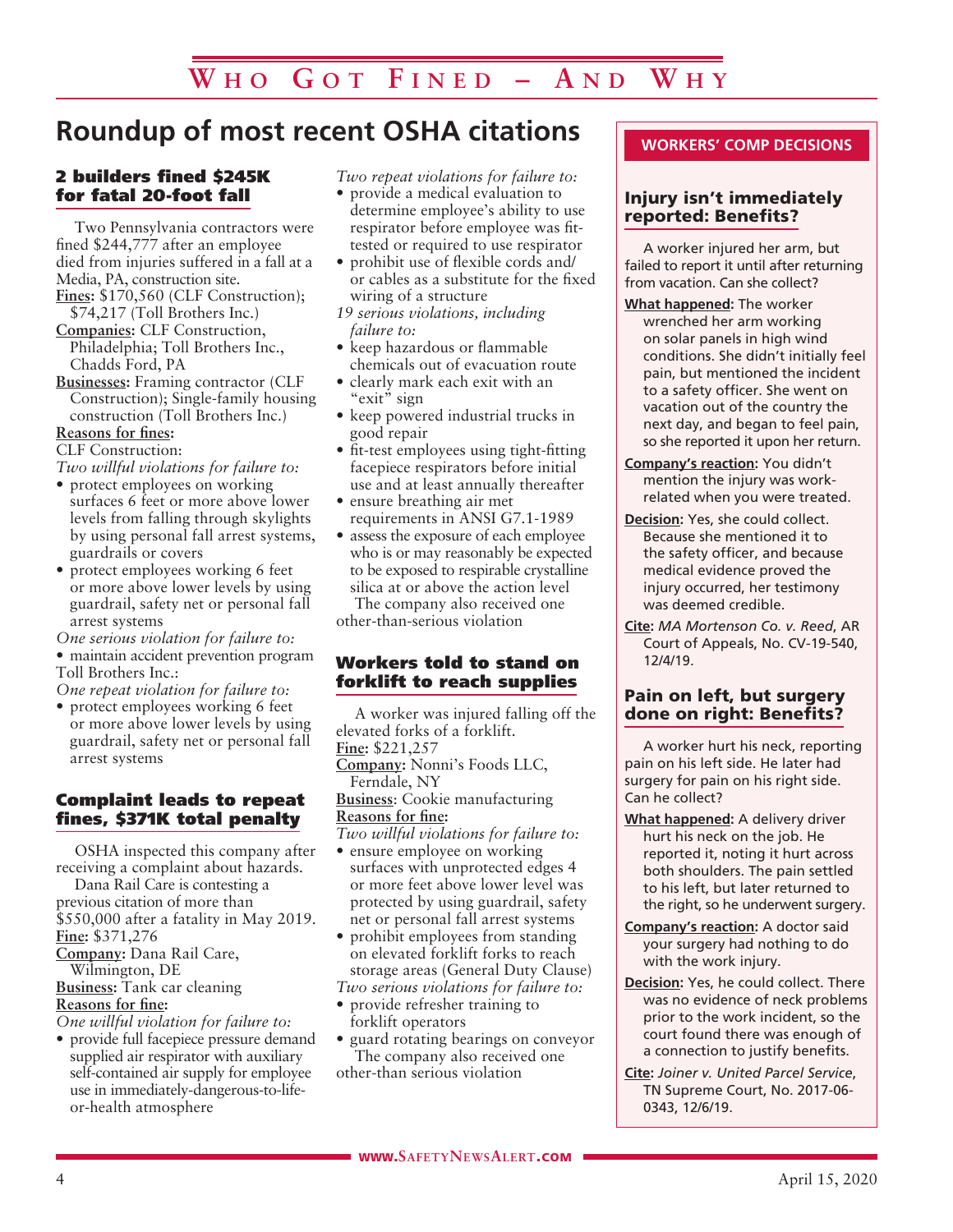### **W h a t ' s W o r k e d f o r O t h e r C o m p a ni e s**

CA subscribers include a broad range of small, medium and large firms involved in all types of economic activity. *In this regular section, three of them share a safety success story.*

# 1 What I changed to improve safety culture

When I took over as Health and Safety Manager, I realized that my employer's policies needed some updating.

I noticed that certain employees had gotten used to doing their jobs without anybody telling them how to do the job safely.

 They were so in their comfort zone that it was like nobody had told them "No, you can't do that," or "You should know that from your training."

# 2 See a problem? Say a problem

Because I'm in charge of safety at multiple plants for my company in the region, I'm on the road a lot.

 I'm not among the first to know about conditions that could be dangerous for our employees.

It gets frustrating when there's a delay in reporting issues, or injuries, a day or more after the fact, because putting it off almost always makes whatever it is worse.

That's why I have this saying that I repeat to our guys so it sticks in their

There needed to be some consequences for horsing around with machinery on the job.

#### **Laying down the law**

One policy I put in place is when someone is caught being reckless with a forklift, I pull their operator's certificate, report it to their supervisor, and tell them they can't drive again until they are re-trained.

Because of this change, one person was suspended. He was not only being unsafe – his actions were illegal.

*REAL*

*REAL*

*PROBLEMS,*

*SOLUTIONS*

Also, we have one

brains. We start every safety meeting with, "If you see a problem, say a problem."

### **Works for injuries too**

This reminds our employees that we care about their safety, and that they need to tell their supervisor about whatever they need to make their job more safe.

If they don't say something, we can't do anything about it.

This is also true for anyone injured on the job. Their duty is to report it to their supervisor immediately – not at

vehicle, and a lot of people use it. Another policy change I made is we run background checks on anyone that wants to use that vehicle.

The safety culture here is beginning to change.

Some people didn't like it at first, but sometimes safety managers have to practice a little "tough love" in order to keep in compliance.

*(Antonio Ruiz, Environmental Health and Safety Manager, Otis College of Art and Design, Los* 

*Angeles)*

the end of the day. I'm pro-workers' comp. I appreciate it when one

of our employees, who thinks they might be hurt at work, speaks up right away because that helps me protect their workers' comp rights. Immediate reporting means the workers' comp process can begin.

If more people said a problem when they saw a problem, it can prevent small problems from becoming big trouble.

*(Ty Stone, Safety Manager, SRM Concrete, Guyton, GA)*

# 3 Let staff vent to get buy-in on new projects

We needed to convince our workers to embrace new projects.

They were money-saving ideas that would also reduce our environmental liabilities – pollution prevention projects.

### **They don't like change**

But to the workers, it meant change, which can be tough for them to accept.

To win their support, I started holding weekly meetings partly so workers could get any complaints they had off their chests.

I got the sessions going by asking for their feedback.

That helped loosen a few tongues and break the ice.

Workers started offering better ideas on how to make some of the changes we had proposed.

### **Workers offered projects, too**

I could tell we were all on the same page finally when workers started offering their own pollution prevention projects.

They were more likely to offer their

ideas after they became familiar with the environmental benefits the projects would bring.

One of their contributions: They had a great idea on mixing paints.

Their idea ultimately helped reduce our hazardous waste disposal costs by nearly 50%!

Getting their buy-in to new projects became a lot easier.

*(Gary Stimpson, Environmental Manager, Nichols Aluminum, Davenport, Iowa)*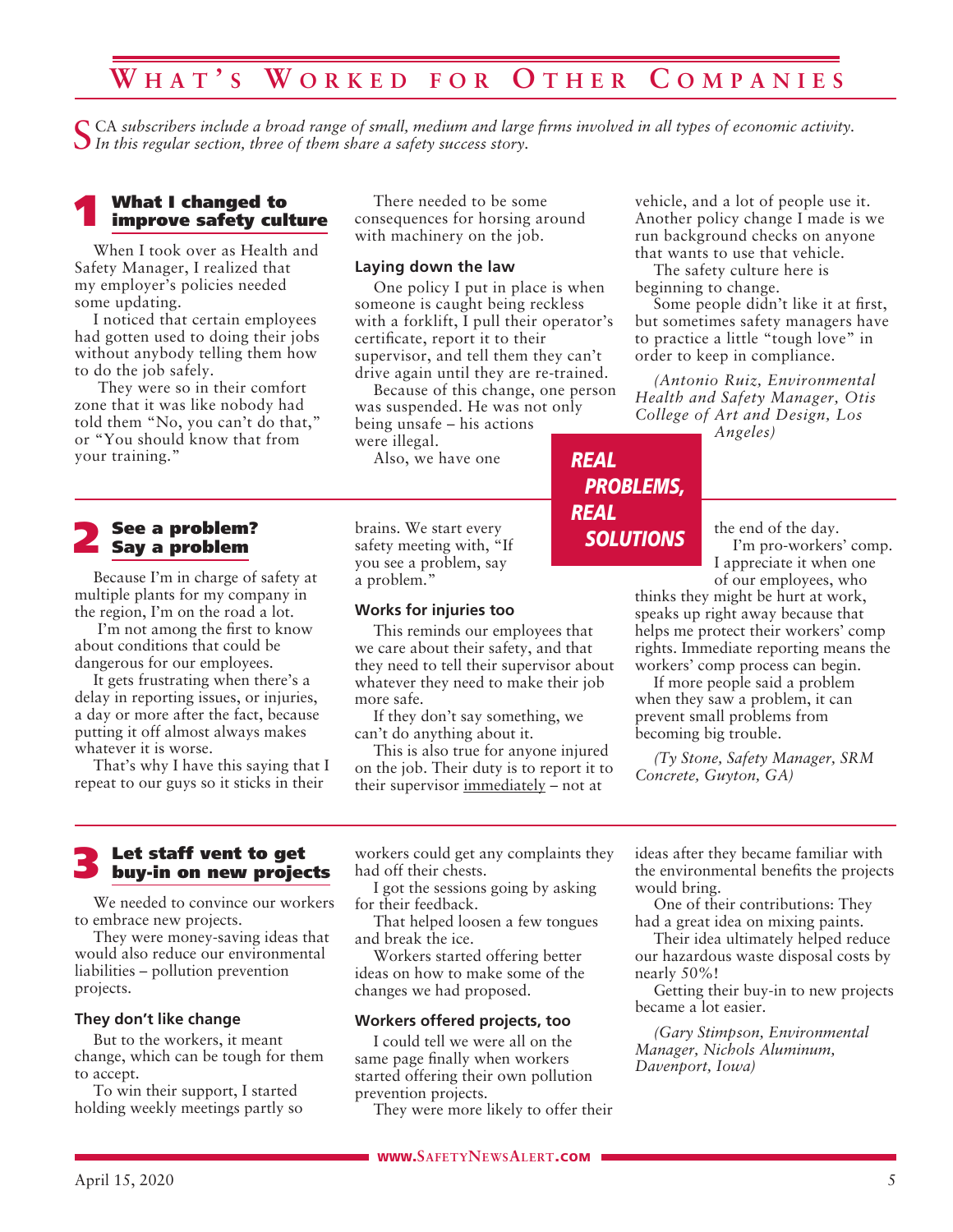### REGULATION

# **What would emergency infectious disease rule look like?**

Some members of Congress and professional associations have called on OSHA to initiate an emergency, temporary infectious disease regulation due to the coronavirus pandemic. What could an emergency regulation include?

One way to find out is to look at one state's rule that already exists and at the rulemaking that was started on a permanent infectious disease regulation back in 2015, according to Adele Abrams, occupational health and safety attorney, in a Premiere Learning Solutions webinar.

### **California's rule**

California's Aerosol Transmissible Diseases (ATD) standard contains requirements for protecting employees from diseases and pathogens transmitted by aerosols.

COVID-19 is an airborne infectious disease covered by the ATD.

CalOSHA's ATD Standard applies to:

• hospitals, skilled nursing facilities, clinics, medical offices, outpatient medical facilities, home health care, long-term healthcare facilities, hospices, medical outreach services, medical transport and emergency medical services

- certain laboratories, public health services and police services that are reasonably anticipated to expose employees to an aerosol transmissible disease, and
- correctional facilities, homeless shelters, and drug treatment programs.

CalOSHA's ATD standard requires covered employers to protect employees from airborne infectious diseases and COVID-19 through effective:

- written ATD exposure control plan and procedures
- training
- engineering and work practice controls
- personal protective equipment • medical services including vaccination and infection determination and treatment, and
- laboratory operation requirements.

### **Proposal that was in pipeline**

In 2015, federal OSHA started the process of developing an infectious disease regulation. Since then, development on the standard has been back-burnered.

Under what was initially proposed, an employer would need to develop and implement a worker infection

control plan (WICP) for its facility that would:

- Identify the potential sources of infection in the facility
- Consider which employees are exposed to those sources of infection and develop precautions for those employees to follow to avoid infection
- Designate a responsible administrator
- Update the WICP at least annually, and whenever necessary (e.g., new job procedures)
- Determine how contractors, vendors, and licensed independent medical practitioners who operate in the employer's facility can adhere to infection control practices that are consistent with the employer's plan, and
- Develop, implement, and update written SOPs that are consistent with recognized and generally accepted good infection control practices.

We'll keep you updated on whether federal OSHA moves toward an emergency standard.

*Please check out website for updates on this story that may occur after our publication deadline.* **Info:** *tinyurl.com/abramswebinar593*

### *Sharpen your judgment – THE DECISION*

### *(see case on Page 2)*

No, the company lost. The court found Pete's company didn't do enough to mitigate traffic hazards on the worksite.

Pete's company claimed it had written policies and training on general traffic safety, so its employees were well aware of the hazards and knew how to avoid them without the need for a written, site-specific traffic safety plan.

OSHA, which felt a traffic safety plan was necessary, argued the company's general policies and training failed to prepare employees for the layout of the specific jobsite, leading to the injury.

The court agreed with OSHA that a written internal

traffic control plan should have been created for the site and then communicated to construction workers and drivers, so it upheld the citation.

### **N ANALYSIS: PROPERLY DOCUMENT SAFETY PLANS**

This case illustrates the need to properly document safety plans, as the court pointed out "safety documents were typically reduced to writing because it aids memory, assists in training and provides a reference for proper communication."

A written plan can be communicated easily to all employees, aid in creating training materials and be referred to later for clarification of the specific worksites rules and procedures.

**Cite:** *Secretary of Labor v. Master Construction Co.,* Occupational Safety and Health Review Commission, No. 18-0170, 2/27/20. Dramatized for effect.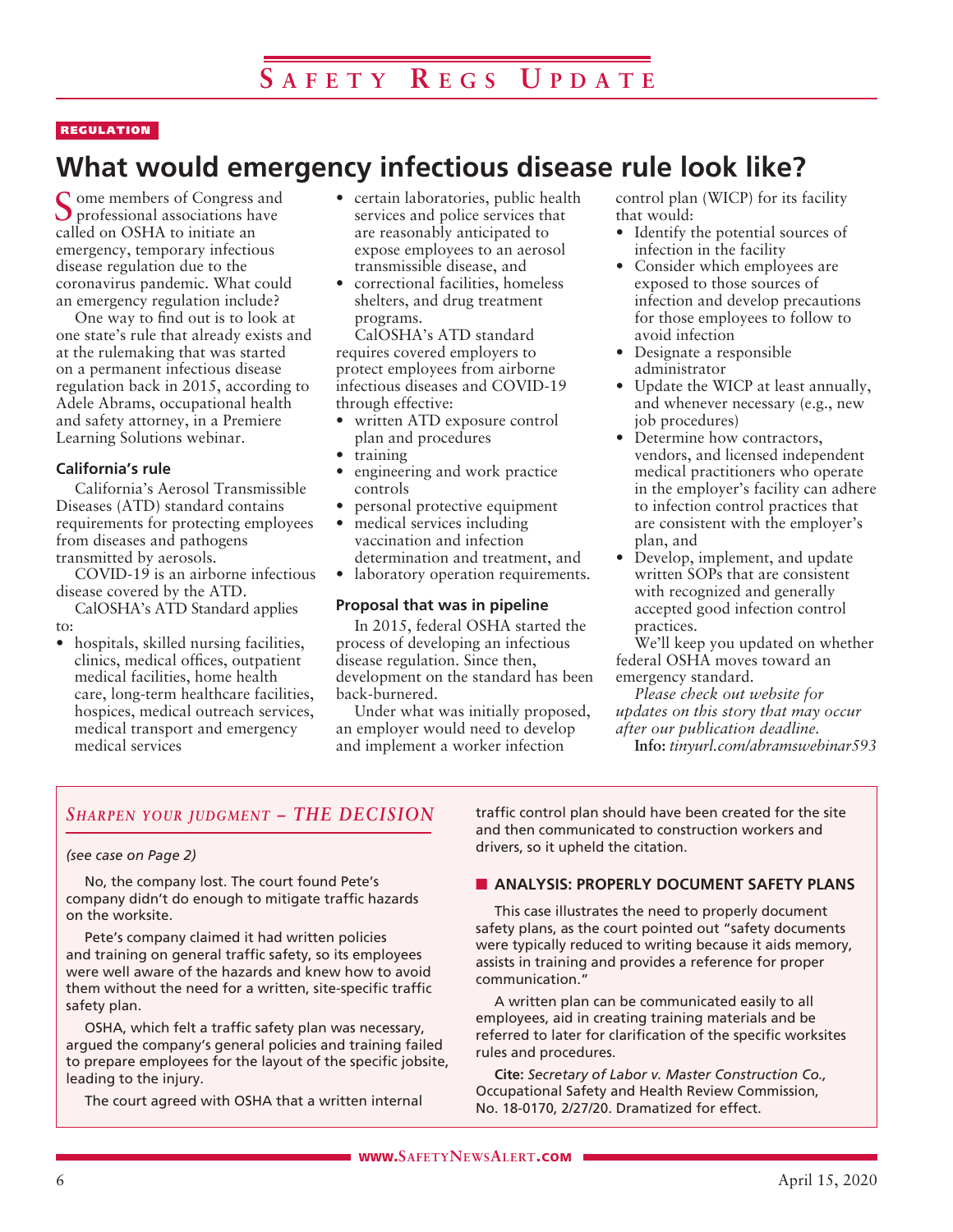### **F e d e r a l A c t ivi t i e s**

### **Government notices on workplace safety**

*Here's* SCA*'s digest of key notices that appeared recently in the* Federal Register (FR) *or on OSHA's website concerning workplace safety issues.* 

#### HOURS OF SERVICE

Commercial drivers transporting COVID-19 emergency supplies and equipment are getting regulatory relief from federal hours-of-service rules, according to the Federal Motor Carrier Safety Administration.

The agency issued a national emergency declaration to give commercial vehicle drivers a break from HOS regulations while transporting emergency relief due to the pandemic.

By March 18, the FMCSA expanded the declaration to include deliveries of:

- immediate precursor raw materials, such as paper, plastic or alcohol, required for manufacturing essential items
- fuel, and
- equipment, supplies and personnel necessary to establish and manage temporary quarantine housing.

The expanded declaration clarifies that direct assistance doesn't include routine commercial deliveries – such as mixed loads with a small quantity of emergency relief added solely to comply with the declaration.

The declaration grants regulatory relief for commercial motor vehicle operations providing direct assistance supporting emergency relief efforts. Covered relief efforts include:

- medical supplies and equipment related to the testing, diagnosis and treatment of COVID-19
- supplies and equipment, including masks, gloves, hand sanitizer, soap and disinfectants necessary in preventing COVID-19 spread
- food for emergency store restocking
- equipment, supplies and people necessary for management of temporary housing and quarantine facilities related to COVID-19
- individuals designated by federal, state or local authorities for transport for medical, isolation or quarantine purposes, and
- personnel to provide medical or

other emergency services. Once a driver completes their delivery, they must receive 10 hours off duty if transporting property, and 8 hours if transporting passengers.

**Info:** *tinyurl.com/hosrelief593*

### GREASE TRAPS

OSHA has issued a hazard bulletin to warn employers and workers about the dangers of grease traps.

Workers can be injured if they trip and fall into a grease trap, and some types of grease traps could be considered permit-required confined spaces.

Grease traps separate fats, oils and greases from wastewater before the water flows into the sewer system.

Restaurants, food processing facilities, hotels, grocery stores and bakeries are all typically required to install grease traps.

These large capacity traps are often located outside, covered by a large manhole cover, where they are accessible to the workers who service them.

OSHA emphasizes grease trap covers must be adequately secured, and covers designed for residential use shouldn't be used for commercial purposes.

Several walking-working surface standards are applicable to grease traps.

Confined space standards also apply when grease traps are large enough for a person to enter.

**Info:** *osha.gov/Publications/ OSHA3986.pdf*

### MINING

None of the nation's 13,000 mines were dangerous enough to meet the screening criteria of the U.S. Mine Safety and Health Administration's pattern of violations enforcement.

This is the sixth consecutive screening resulting in no POV notices issued.

MSHA conducts POV screenings once a year, with the most recent covering the period from Feb. 1, 2019, to Jan. 31, 2020.

**Info:** *tinyurl.com/nopov593*

### **WHERE TO GET HELP**

### **n** COVID-19 WEBINARS: SAFETY **AND MORE COVERED**

Premier Learning Solutions has webinars to help employers with the safety implications of the COVID-19 pandemic and other business factors.

- **Coronavirus in the Workplace: Employers' Duty to Protect Employees.** You'll learn what OSHA requires from employers and steps you can take to protect workers.
- **COVID-19 & Crisis Management: 7 Actions to Apply for Businesses of All Kinds.** This program covers the top issues companies are currently facing, while providing tools to minimize the impact.
- **Coronavirus & Remote Work: Pivoting from Bricks to Clicks.** Get the tools you need to help your company make the leap from employees working in the office to working remotely at home.

**Info:** *www.learningpremier.com*

**What safety pros say**



surveyed said their boss wouldn't consider commuting issues to be a valid reason to be late to work.

**Info:** *tinyurl.com/commute593*

*Each issue of* SCA *contains an exclusive survey to give safety professionals insight into what their peers nationwide are thinking and doing.*